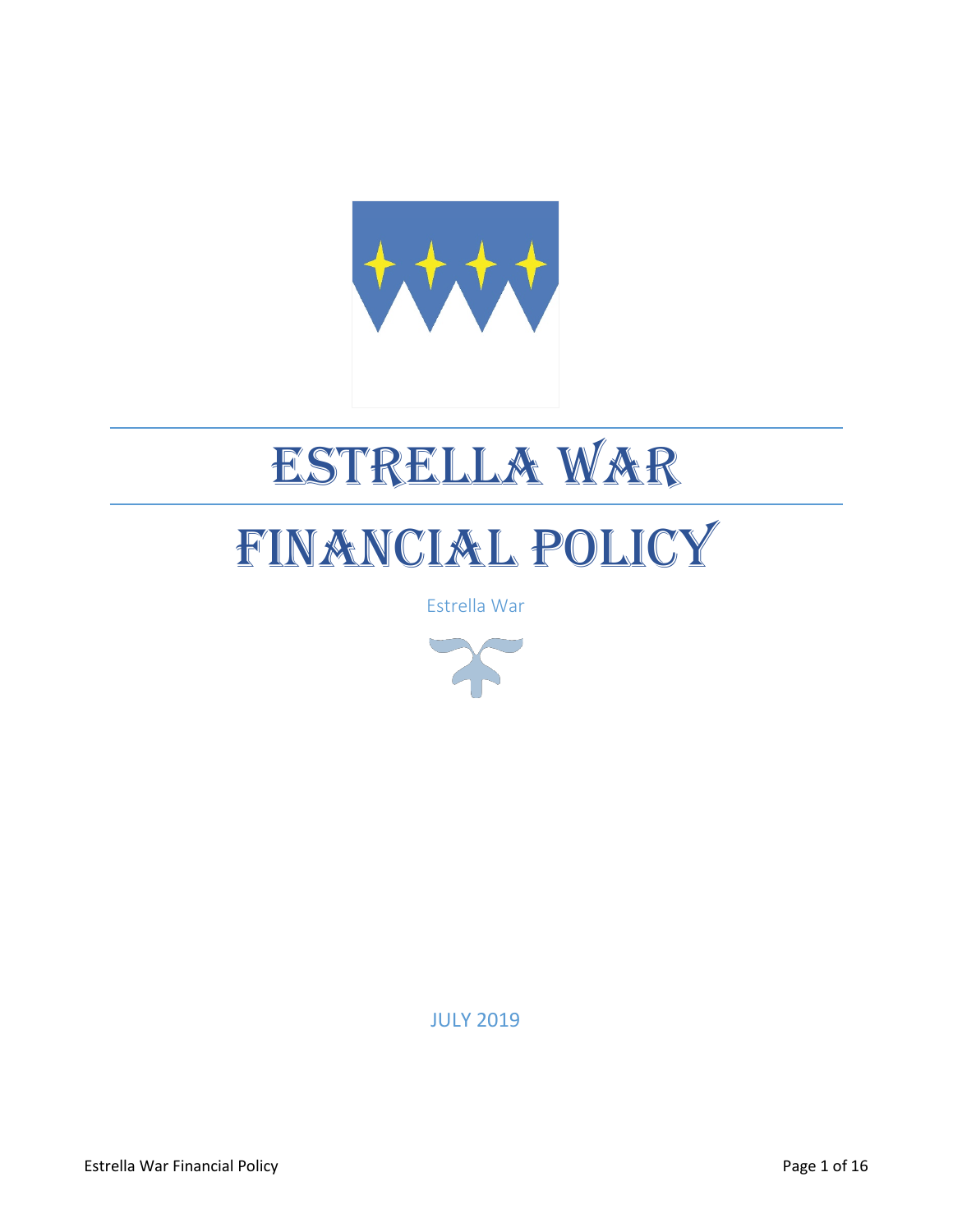### Estrella War Financial Policy 2019

These policies were approved by the Estrella War Financial Committee on July 10, 2019 and by the Society of Creative Anachronism's (SCA) Board of Directors at their October 19, 2019 meeting.

The following Financial Policies pertain to Estrella War. The following are in addition to the Society Financial Policy (SFP) and Kingdom of Atenveldt Financial Policy (KFP) and does not replace or supersede any part of the SFP or KFP.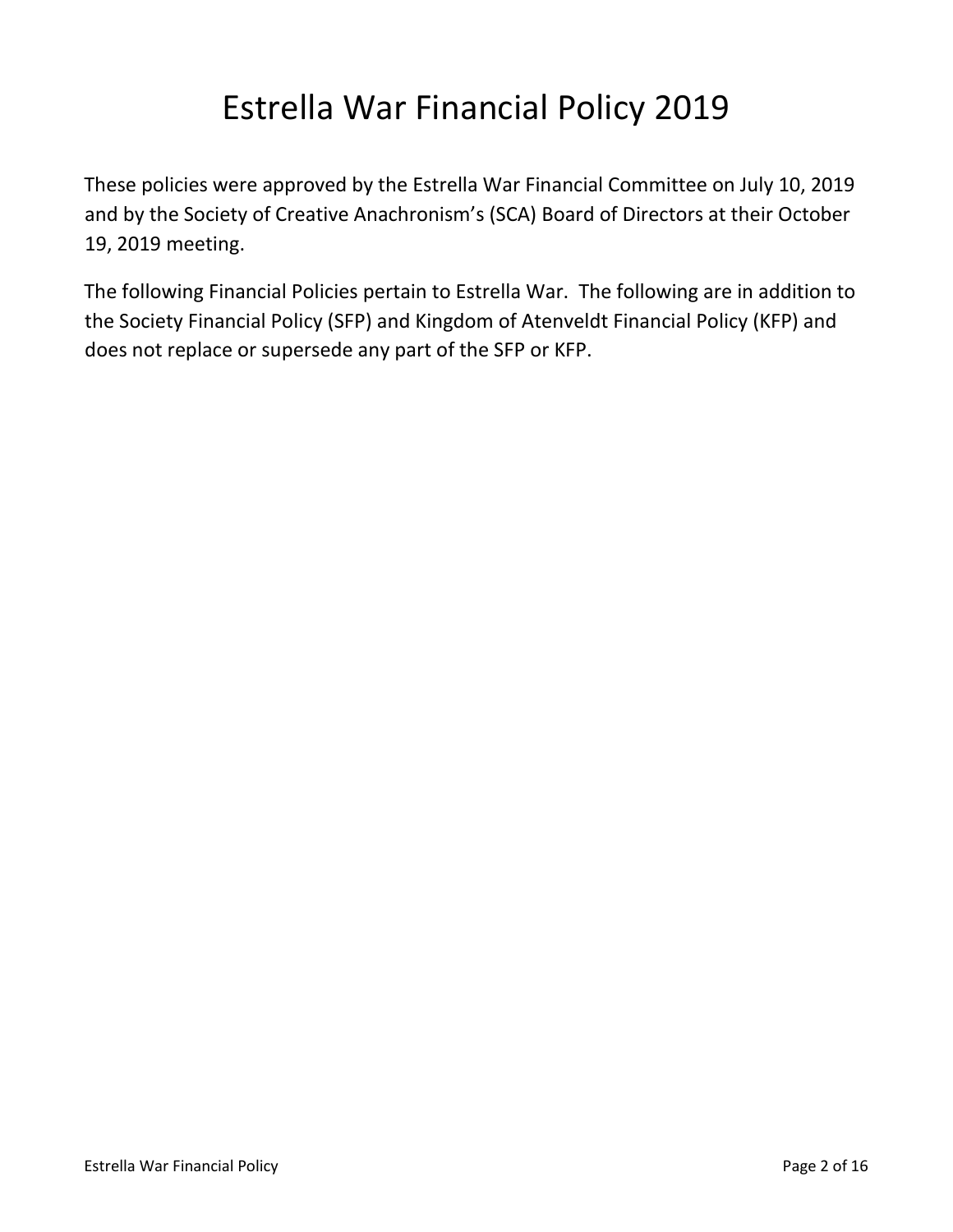#### **A. Estrella War Financial Committee**

- 1. An Estrella War Financial Committee (EWFC) shall be established for each Estrella War (hereafter known as the "War") as follows:
	- a. A new EWFC shall be formed in May/June preceding the War and shall serve from the time the initial budget is completed for their event (July before the War), until the final distribution of funds is complete, and the final budget is published for that War (May/June following the War).
	- b. It is understood that completion of final accounting for one Estrella War may overlap and run concurrently with the start-up budget planning for the next Estrella War for a few months. During those periods, the two EWFCs shall operate separately and simultaneously to complete tasks for their events.
- 2. Each person on the EWFC must be a warranted officer and hold no other warranted position concurrently in the Kingdom of Atenveldt.
- 3. The EWFC shall consist of:
	- a. Atenveldt Kingdom Seneschal: As primary officer and legal representative of the Kingdom of Atenveldt, the Seneschal is ultimately responsible for overseeing all events, ensuring the War follows guidelines set forth by Corpora and Lex Atenveldtus, and is the only individual authorized to sign contracts for the War. This position is a permanent member of the committee.
	- b. Atenveldt Chancellor of the Exchequer (AKCoE): As primary financial officer for the Kingdom of Atenveldt, is responsible for ensuring all aspects of the War comply with the financial guidelines set forth in Society Financial Policy (SFP), Society Chancellor of the Exchequer Handbook (hereafter known as the "Handbook"), Atenveldt Kingdom Financial Policy (KFP), and Estrella War Financial Policy (EWFP). This position is a permanent member of the committee.
	- c. Estrella War Chancellor of the Exchequer (EWCoE): The EWCoE serves as the chairperson for all EWFCs and is a permanent member of those committees. However, the position may be excluded from EWFC voting in accordance with Section 3.d.4 below. In addition, the EWCoE is responsible for:
		- 1) The day-to-day financial aspects of the War, including monitoring and publishing monthly cost vs actual budget analysis, and other reports defined in this policy, in the Atenveldt KFP, and Lex Atenveldtus
		- 2) Maintaining the War bank account in keeping with the current versions of Corporate SCA financial policies as set forth on www.sca.org, including (but not limited to) SFP and the Handbook.
		- 3) Publication of the budget and financial reports for the event.
		- 4) Calling for votes on all matters considered by the committee, maintaining a record of the votes held and decisions made by the committee, and publishing EWFC meeting notes to the Atenveldt Kingdom Financial Committee.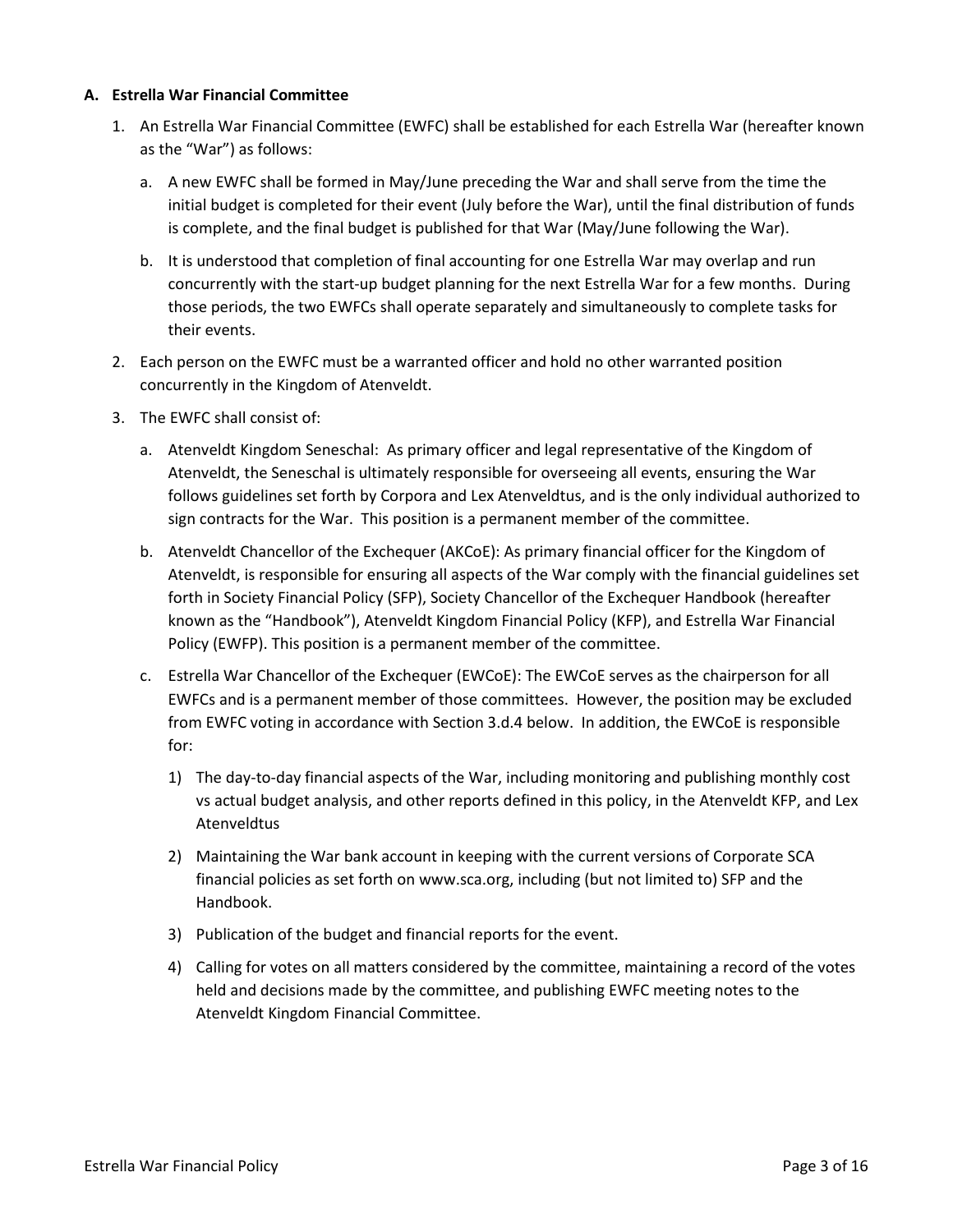- 5) Serving as the liaison between the Estrella War Main Event Coordinators and the EWFC and working with the Estrella War Main Event Coordinators to manage the budget for the event. This includes ensuring the Estrella War Main Event Coordinators are given an opportunity to provide feedback, commentary, and recommendations to the EWFC on all issues presented to the committee before votes on those matters are requested and are updated about the progress of matters before the EWFC.
- d. Officers of other Principal Kingdoms: Once a Kingdom agrees to participate as a Principal Kingdom for a specific Estrella War, their KCoE and Kingdom Seneschal become voting members of the EWFC for the term of work completed for that War. They share equal responsibility for ensuring all aspects of that year's Estrella War (from budget management to final financial accounting) comply with the current versions of Corpora, Corporate SCA financial policies as set forth on www.sca.org, including (but not limited to) SFP, the Handbook, and Lex Atenveldtus. This shall include the following for any Estrella War for which their Kingdom serves as a Principal Kingdom:
	- 1) All Principal KCoEs and Seneschals shall be included in EWFC meeting invitations, encouraged to attend all electronic, phone and in person meetings, and shall receive all meeting notes, budget revisions, and financial reports for that War.
	- 2) Principal KCoEs and Seneschals shall be included in all commentary and opinions on all issues discussed and decided by the EWFC before voting on any issue is initiated, including their own vote.
	- 3) Objections to decisions made by the EWFC must be sent to the Society Chancellor of the Exchequer (SCoE), with copies to all members of the EWFC, within two weeks of the EWFC decision/final vote. Implementation of the decision shall then be delayed until the SCoE has made a ruling on the objection.
	- 4) Voting members of the EWFC: The total number of voting members on the EWFC must equal an odd number. If the total number of voting members of the EWFC does not equal an odd number, the EWCoE shall become a non-voting member of the EWFC.
	- 5) Estrella War Financial Policy Revisions: Changes/revisions to the EWFP must be implemented as follows:
		- a) Any member of the EWFC may submit proposed changes/revisions to the EWFP for review. A draft of the proposed changes should be submitted to the EWFC at least 10 days prior to a regularly scheduled meeting.
		- b) These proposed revision(s) must be discussed at a meeting of the EWFC. Approval of revision(s) requires an agreement of a majority of the members of the EWFC.
		- c) Once the EWFC has approved these revisions, the AKCoE must submit the proposed revision(s) and a brief explanation as to the reasons for the requested revision to the SCoE.
		- d) Revision(s) can only be implemented upon receipt of written approval from the Board of Directors and the SCoE.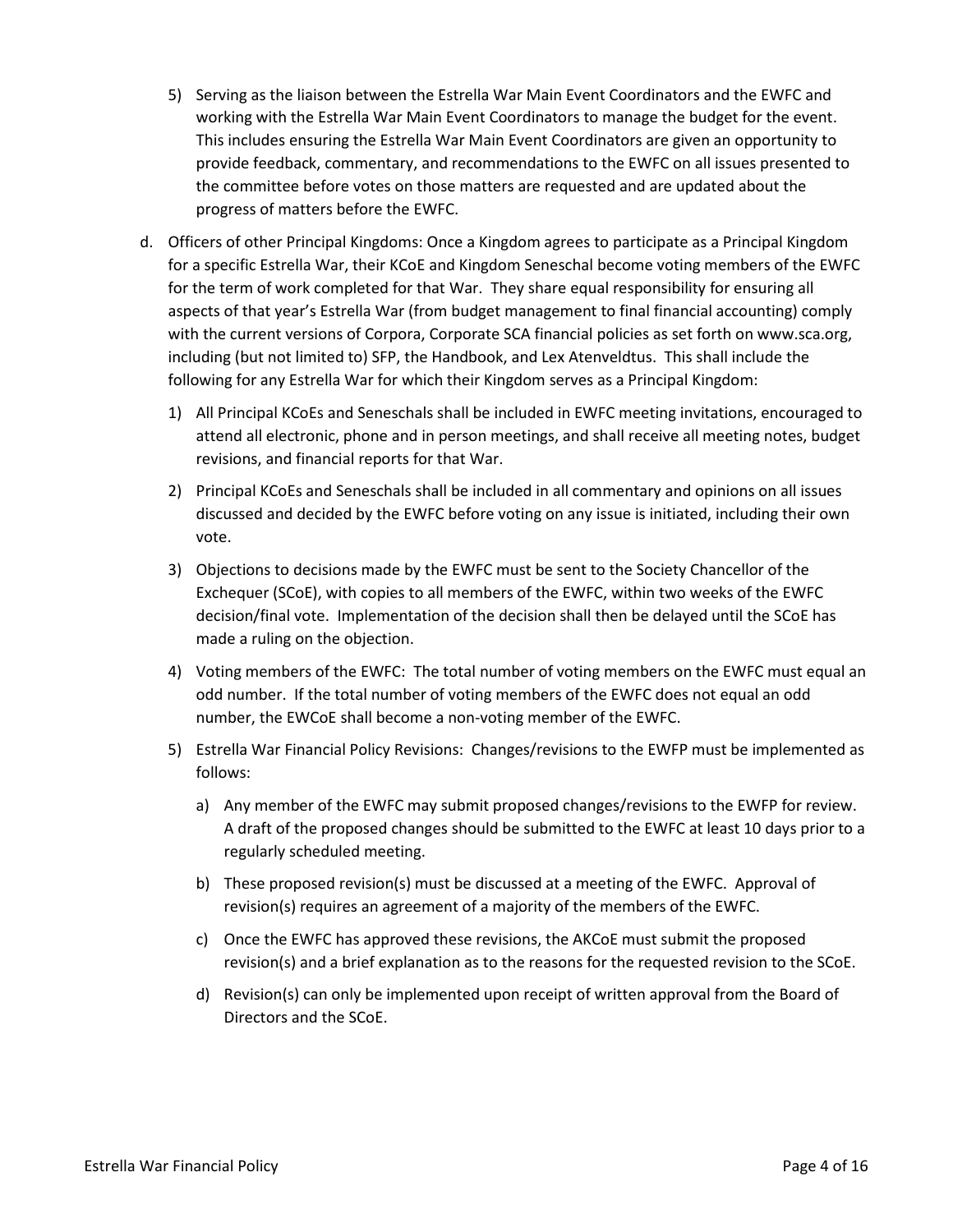- 6) Estrella War Financial Committee Meetings:
	- a) The EWFC will meet in person in odd numbered years at the Estrella War to discuss reserve funds.
	- b) Any voting or non-voting committee member may bring up general discussion in relation to Estrella War policies, budgets, or procedures at any time during the course of the year. These discussions may be handled in an electronic meeting.
	- c) Under normal circumstances, actions are approved in electronic meetings. Actions should be brought up for a vote within 10 days of the beginning of the initial discussion. It is the responsibility of the EWCoE to ensure that the discussion and vote on the action is kept on track, and that notes of the discussion and decision are created and maintained for future review.
	- d) Under emergency circumstances, the action must be discussed and voted upon within 3 days of the initial notice. If a telephone meeting is used, the EWCoE will send out an electronic copy of the vote within 24 hours to all committee members as a confirmation of the vote. If an in-person discussion and vote on the action is made, it is the responsibility of the EWCoE to 1) obtain the signature of the committee members on a form listing the action being discussed and voted upon for permanent records, and to 2) send a copy of this vote to each member of the EWFC.

#### **B. Financial Records**

- 1. The Chancellor of the Exchequer will maintain static (PDF or paper) books and records of all financial activity. Detailed records must be maintained and receipts, disbursements, and contributions specifically itemized. Such records may be stored electronically. There must be at least one backup file/copy maintained off-site in an industry-accepted format. All records must be updated quarterly.
- 2. Internal records must be reconciled to the bank statements received. In no case shall reconciliation occur less than monthly. The reconciliation must be signed by the preparer (in most cases, the branch Exchequer) and the reviewer (in most cases, the branch Seneschal)
- 3. All records must be retained for at least seven full years. These books and records, as well as all assets, bank statements, other correspondence and files of an official nature are the property of the SCA. They must be turned over to the successor officer within 30 days after a person leaves office. If the materials are not turned over in a timely manner, appropriate action will be taken.
- 4. Financial records include but are not limited to the following:
	- Minutes of Financial Committee meetings,
	- Documentation of Financial Committee decisions,
	- Monthly bank reconciliations,
	- Emails related to the business of the Exchequer,
	- Annual budgets etc.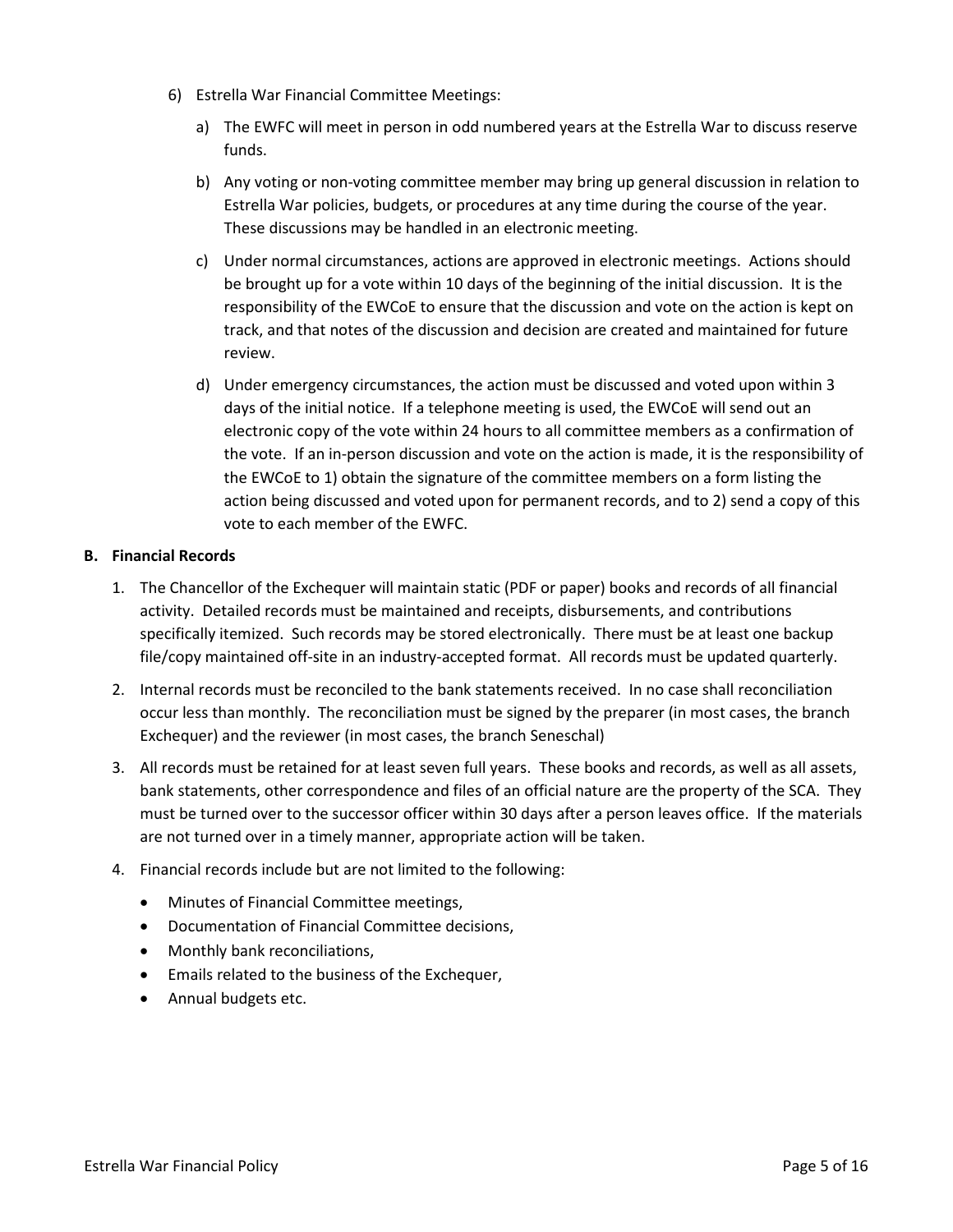#### **C. Financial Procedures**

- 1. Exchequer Financial Reporting
	- a. Reporting schedule for Estrella War to the Kingdom Exchequer is as follows:
		- First quarter (January 1 to March 31) report is due by April 30.
		- Second quarter (January 1 to June 30) report is due July 31.
		- Third quarter (January 1 to September 30) report is due October 31.
		- Fourth quarter/Annual Domesday (January 1 to December 31) is due February 15 of the following year
	- b. The report for the period is to include the following:
		- A copy of the actual bank statements, after reconciliation, for the period being reported.
		- A copy of the current standard Society Approved Report Form which includes the Balance Sheet and Income Statements and all supporting documentation for the period being reported.
		- Copy of all Post Event Financial Report Form that occurs in the period being reported.
	- c. Monthly financial status report due to Mains and EWFC July 15th through February 15th.
	- d. Submission of Proposed Budget to EWFC due August 31st of year prior to Event
	- e. Final Comp list due to EWFC January 1st of Event year
	- f. Final Event Financial Report submitted to the Kingdom Financial Committee and Southwind/EW Website for publication no later than 30 days after the close of the event.
- 2. Estrella War Funds
	- a. A separate bank account must be maintained to handle the funds for the War. All existing requirements set forth in SCA governing documents must be followed for this account.
	- b. The following signatories are required for this account:
		- 1. Society Kingdom Chancellor of the Exchequer
		- 2. Atenveldt Kingdom Seneschal
		- 3. Atenveldt Kingdom Chancellor of the Exchequer
		- 4. Estrella War Chancellor of the Exchequer
	- c. On-site cash reconciliation must be performed and documented by at least two individuals and must include at least one representative of the Principal Kingdom KCoEs and the EWCoE prior to each deposit. The appropriate forms must be documented and signed for each reconciliation performed on-site.
	- d. Deposits performed during on-site cash management should follow the following procedure:
		- 1) Two people, acting as representatives of the EWCoE's staff, must go to the cash management area to pick up the deposit. They must reconcile the cash against the cash register record and fill out the appropriate off-site deposit form and sign the form to verify the amount being taken for deposit.
		- 2) A third person, a warranted representative of the Estrella War Front Gate Coordinator or Estrella War Main Event Coordinator's staff, must verify the amount being taken off-site for deposit and sign the form in the appropriate area.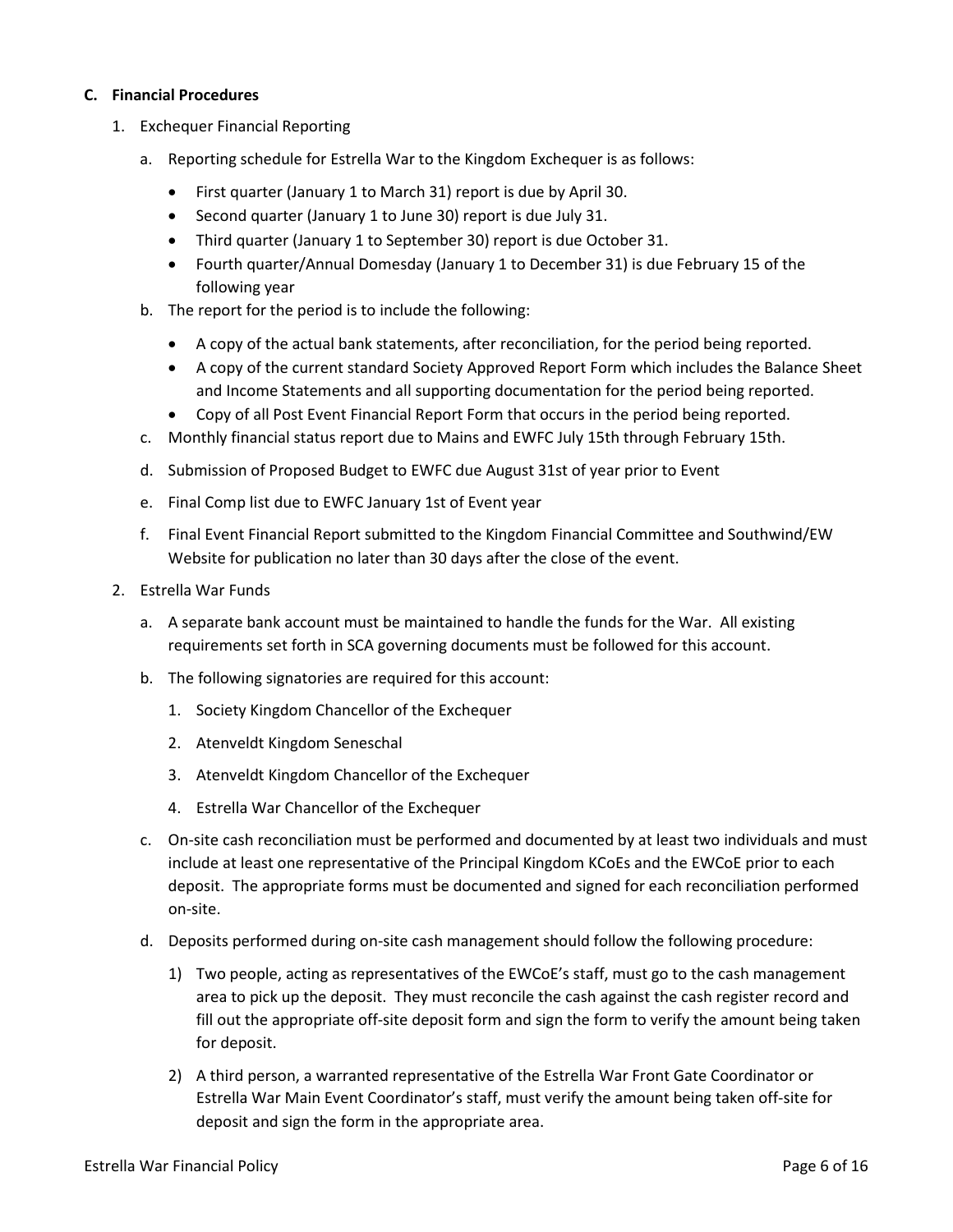- 3) The two warranted representatives of the Exchequer's staff must then take the money to the designated Bank Branch for Deposit. They must wait for the deposit receipt.
- 4) Upon returning to site, the deposit receipt must be attached to the deposit record and placed in the appropriate folder along with the signed deposit form.
- 5) A log must be maintained of all deposits performed during on-site cash management, with the names of all individuals involved, and the date and time of each deposit. This log shall be filed with the EWCoE's office and maintained as a financial record for the event.
- 3. Estrella War Budget
	- a. The Estrella War Main Event Coordinators in conjunction with the EWFC are responsible for the development, management, and dissemination of the Estrella War Budget.
		- 1) Unless otherwise published in the EWFP, all financial policy will default to Atenveldt KFP. The EWFP may not be less restrictive nor contradict the SFP, Handbook, or KFP.
		- 2) The preliminary War Budget must be presented to the EWFC for approval no later than August 31st of the year preceding the War.
		- 3) Items included on the budget must relate to projected revenue to include comp valuation, administrative expenses, venue expenses, contracted event vendors, durable supply costs, and items used to run the war itself. Travel Expenses can be approved by the EWFC on a case by case basis.
		- 4) The EWFC must meet as necessary to achieve a majority approval of the Estrella War Budget no later than September 15th of the year preceding the War.
		- 5) The approved War Budget must be distributed to the KCoEs of the Principal Kingdoms within two weeks of approval.
		- 6) The approved War Budget must be submitted for publication in the Southwind and, discreetly, on the War website within two weeks of approval.
		- 7) Due to the variables in possible profit versus expenditures for each war with the exception of the physical site contract, multi-year contracts will not be allowed.
		- 8) Three (3) vendor bids shall be provided on all contracted services and large purchases (over \$250.00). If there is reasonable cause to not bid on an item/service and/or three bids are not able to be obtained, this too must be reported to the EWFC for review. Contracts and purchase approval will not be finalized by the EWFC or Atenveldt Kingdom Seneschal until ALL bids are received and reviewed.
		- 9) Budget vs. Actual reports for Estrella War must be submitted to the EWFC monthly following War Budget approval.
		- 10) Budget vs. Actual reports for Estrella War must be submitted for publication in the Southwind and, discreetly, on the Estrella War Website monthly from September of the year proceeding until final reconciliation for that War is published.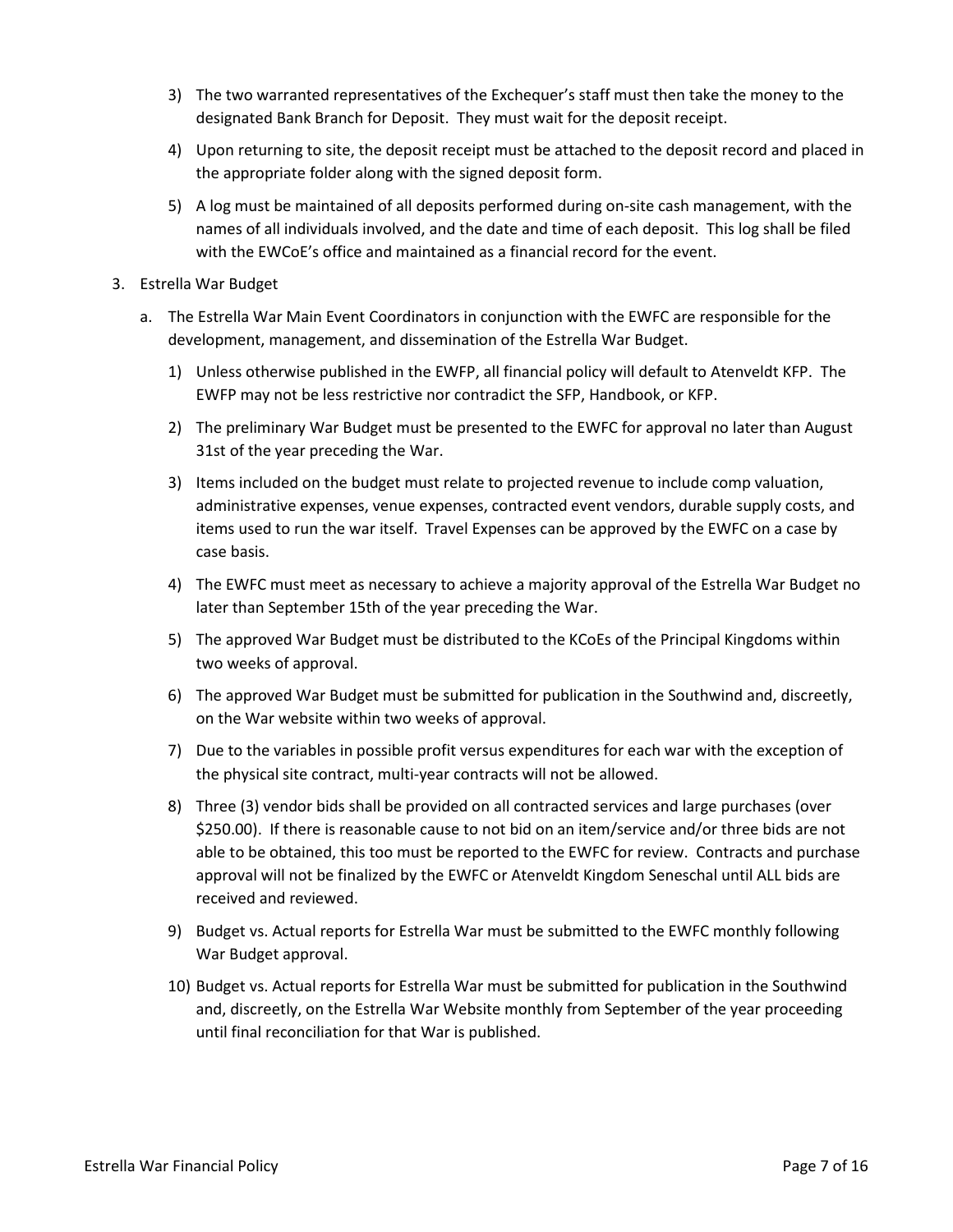- b. Non-budgeted expenditures/income encountered must be handled as follows:
	- 1) The Estrella War Main Event Coordinators may approve non-budgeted expenditures that are less than 10% and/or less than \$500 over the budgeted amount for the item. Notification must be sent to the EWFC within 10 days of that approval.
	- 2) A majority of the EWFC must approve all non-budgeted expenditures prior to any fund disbursement for that item.
- c. Reserve funds, profit splits, Principal Kingdom reimbursements, and volunteer hours
	- 1) Once all expenses for the event are paid, the EWFC will distribute the remaining profit for each War as follows:
		- a) Prior to any profit and/or volunteer hour money distribution of funds, any reserve funds previously used MUST be replaced up to the required reserve amount.
		- b) The EWFC shall determine the amount of the Hosting Kingdom Profit Split to be given to the Kingdom of Atenveldt based on the year-round administrative support their Kingdom Officers and event stewards provide for the event.
		- c) The EWFC shall determine the Volunteer Hours Distribution amount to be paid to SCA groups designated by volunteers at the event. Volunteer hours payout should be made with the goal of a minimum of \$3 per hour, should that prove to be fiscally feasible. Principal Kingdom distribution will take place after the distribution of volunteer hours funds.
		- d) The EWFC shall determine the amount of the Principal Kingdom Profit Split to be equally divided between the Principal Kingdoms participating in the War. Each Principal Kingdom (including the Hosting Kingdom if they also serve as a Principal Kingdom for the event) shall receive an equal portion of the Principal Kingdom Profit Split designated for a specific War. This split should ideally be a percentage of the total net profits, somewhere between 10% and 15% per principal kingdom.
		- e) Any remaining funds shall be designated to be used for a particular item such as volunteer lunches during site set up. The overages should amount to no more than \$1000 per War.
		- f) The Estrella War Profit Distribution Report (showing the Hosting Kingdom and Principal Kingdom Profit Splits, and Volunteer Hours distributions) shall be sent to the KCoEs and Chroniclers of each Principal Kingdom for publication in their Kingdom Newsletters.
	- 2) The EWFC will ensure the maintenance of an appropriate reserve of \$125,000 in the Estrella War bank account. This reserve amount will be reviewed and adjusted based upon the contractually obligated expenses of the two immediately prior wars in every odd numbered year (starting in 2005), directly following any Estrella War where there has been a net loss, and in the case of a change of venue for the event. Should it be necessary to spend some of the reserve funds it will be the EWFC's duty to coordinate with the Estrella War Main Event Coordinators for the next War(s) and replenish the reserve.
	- 3) The funds for the Hosting Kingdom Profit Split, the Principal Kingdom Profit Splits, and Volunteer Hours Distribution will be handled as line items on the Estrella War budget and set with the agreement of the EWFC in each budget year.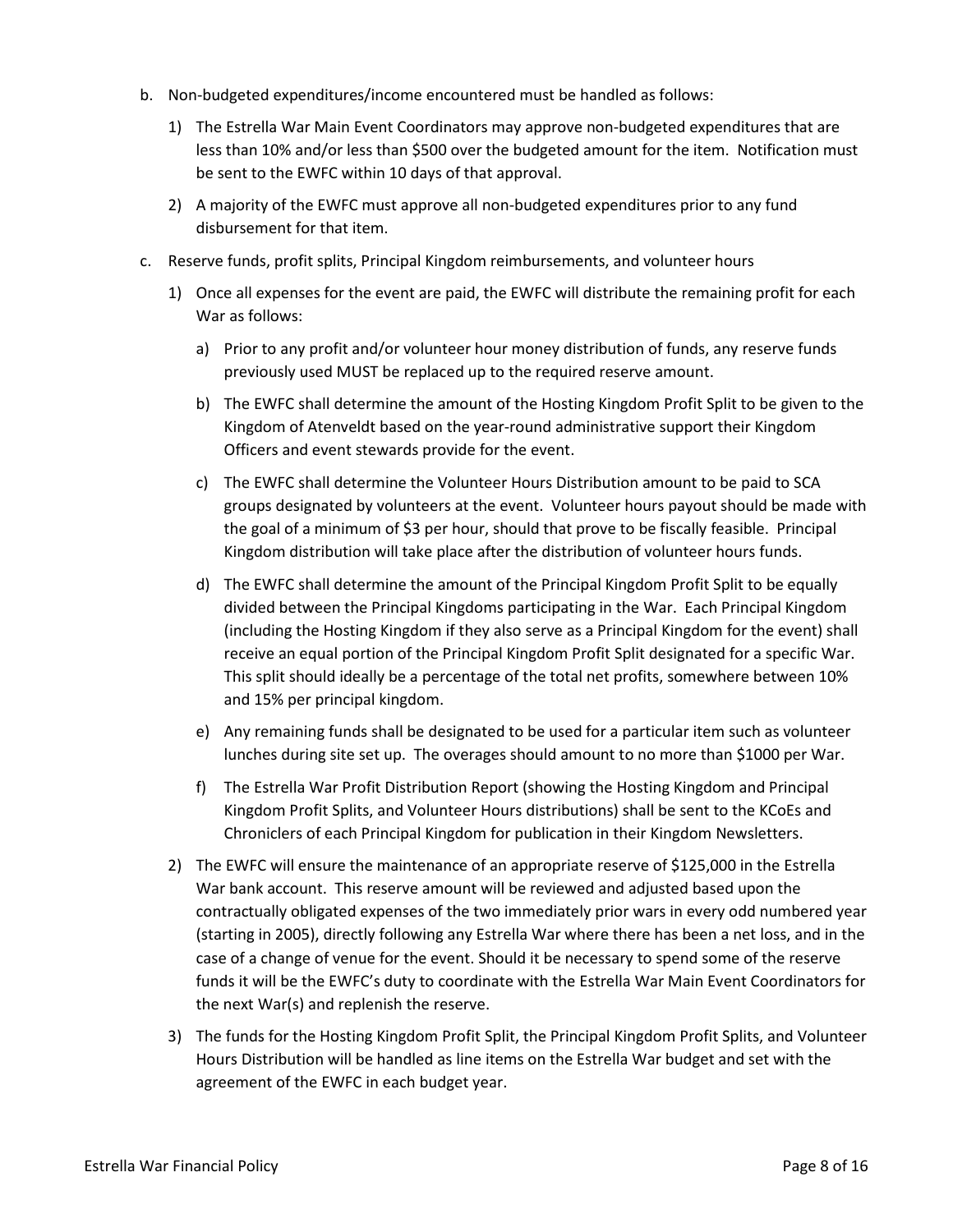#### **D. Special Purpose and Dedicated Funds**

- 1. Accounting records must support segregation of funds by purpose. When setting up special purpose/dedicated funds, a primary and secondary purpose, and expiration date for inactivity, will be established by the Financial Committee. Funds raised will be used for the primary purpose first. If it is not possible to fulfill the primary purpose or if there are residual funds, the funds will be directed to the secondary purpose. The final destination for all special purpose funds will be the General Fund.
- 2. Sufficient reserves must exist to fund any outstanding subscription liability for all
- 3. publications.
- 4. It is recommended that each branch or other entity should maintain sufficient cash reserves to continue normal operations after a total loss of advance expenses for one major event of the type it typically runs.
- 5. Donations earmarked for a purpose contrary to our tax-exempt status or found untenable or undesirable by the potential recipient shall be declined.
- 6. Donations of vehicles shall not be accepted by any branch of the SCA.

#### **E. Prohibited Activities**

- 1. Raffles and online auctions are prohibited.
- 2. The purchase, ownership or sale of fireworks is prohibited. The purchase of professional fireworks services is permitted, with approval by the Board of Directors. To request permission from the Board, the branch must request approval through the Kingdom Seneschal and the Kingdom Exchequer who will contact their Society Superiors for instructions.

#### **F. Formal Review of Books**

The purpose of a formal review of books is to ensure that all appropriate policies and procedures are in place and followed by all parts of the SCA, Inc., and to determine, document and monitor appropriate corrective action plans when gaps are found. A formal review of books is not a performance review for any financial officer, nor is it to be used as such.

- 1. WHEN: A review of books is mandatory when the financial officer changes. All accounts must be reviewed at least once within any two-year period, regardless of financial officer turnover.
- 2. REVIEWERS: Branch reviews are performed by any warranted exchequer acceptable to the Kingdom and/or Society Exchequer. For Kingdom level accounts, the reviewer must be approved by the Corporate Treasurer. The position of Kingdom Account Reviewer will be a Deputy to the Corporate Treasurer. The reviewer must not be a member of, or active in, the branch being reviewed. The reviewer cannot be a signatory on the accounts being reviewed.
- 3. WITNESSES: Reviews must be witnessed by at least one other officer. The witness should be (in order of preference) the Exchequer of the account, the emergency deputy Exchequer of the account, or the Seneschal on the financial committee for that account. Under certain circumstances, such as when the Exchequer is under investigation, it may be required that a third party be selected as the witness instead of the aforementioned officers. These may include the Regional Deputy Exchequer, Kingdom Exchequer, or a representative of the Kingdom Exchequer. If none of these officers are available, the review must be rescheduled to provide for the presence of one of these officers.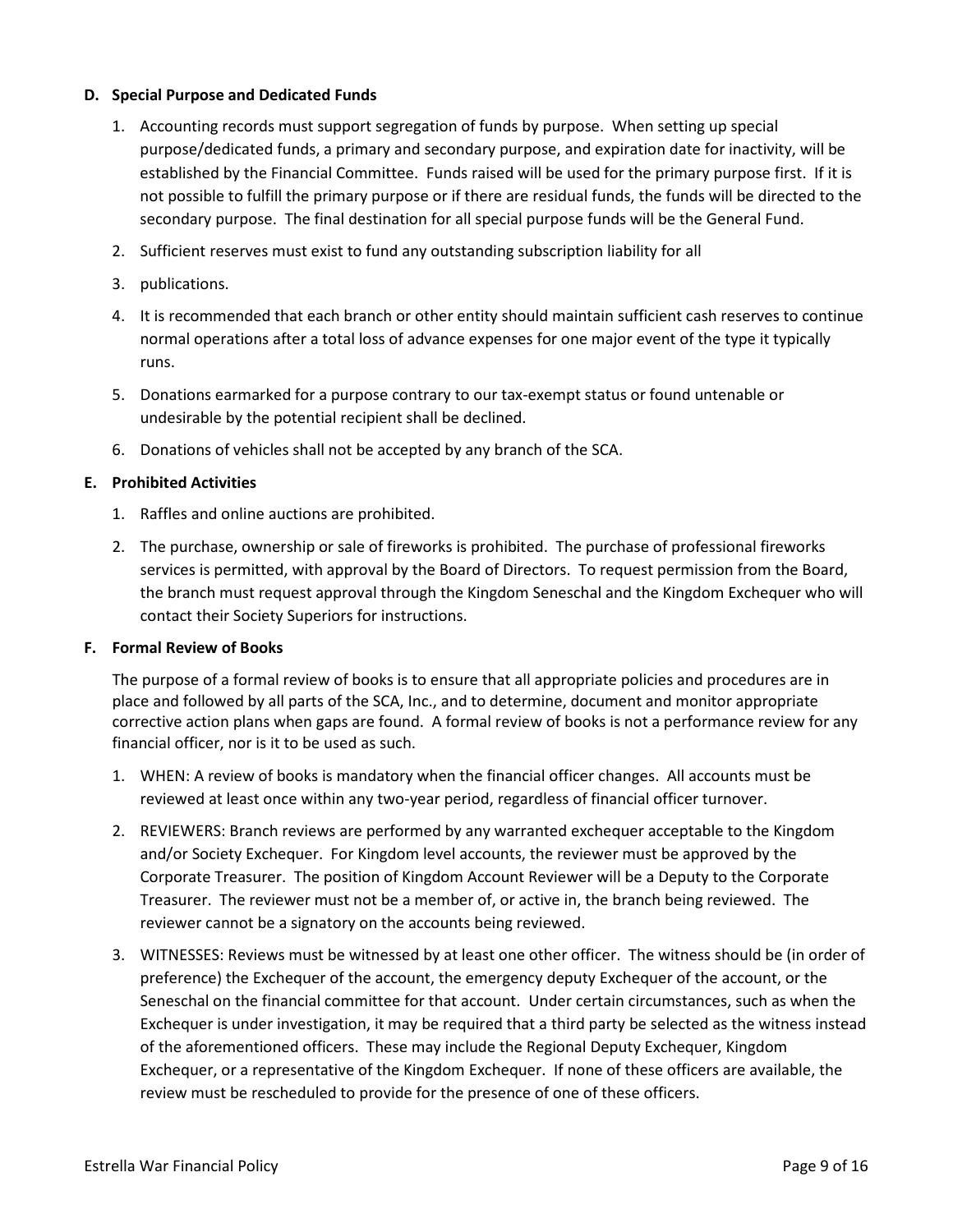- 4. REVIEW CONTENTS: The review covers all activity since the most recent of: date last formal review, date of last financial officer change, back to January 1 three years prior so that at least two complete years of activity is included, and start of branch history. The review will cover all of the topics on the most current SCA Financial Review Form including any additional topics that the Society Exchequer or Treasurer request.
- 5. RESULTS RECORD AND DISTRIBUTION: Written record of the review findings and action plans are to be entered into the Society Account Review Results form and signed by the reviewer and witness. The original of the signed form goes to the Kingdom Exchequer or Society Exchequer for Kingdom accounts. The report summary pages may be printed in the branch newsletter. Copies of the signed review findings go to:
	- Financial Files (account).
	- Seneschal (account).
	- Reviewer.
	- Outgoing exchequer (if applicable).
	- Financial Committee members.
- 6. INFORMAL REVIEWS: The financial records are the property of SCA, Inc. and will be made available for examination by any member upon reasonable request at a time and place agreed upon by the Chancellor of the Exchequer and the requestor. These meetings do not substitute for formal reviews of books.

#### **G. Administration**

- 1. Key Control
	- a. The EWCoE will supply the EW Regalia Officer (EWRO) with one key to the off-season locks for the storage conexes by December 1st of each year and the War locks and keys by the Monday preceding War. Per Society direction, only the EWCoE, AKCoE, and the EWRO will have possession of a key. All other staff personnel will coordinate with one of the above for access to the conexes.
	- b. The EWRO will change the conex off-season locks to the War locks on the Friday immediately preceding War. The EWRO is responsible for administering the locks and distributing/collecting keys during the War. He or she will collect all keys by the Monday immediately following War and replace the War locks with the off-season locks.
	- c. The EWRO will return the key to the off-season locks and the War locks/keys to the EWCoE no later than March 31st following War.
- 2. Inventory:
	- a. The EWRO will coordinate an inventory of all department supplies no later than December 31st prior to War and again upon pack-up the last day of War. He or she will submit both inventories to the EWCoE.
	- b. The Front Gate Coordinator will provide any remaining site tokens to the EWCoE at the final cash count on Saturday of War. The EWCoE will maintain control of the tokens until the following year. If the tokens are made of recyclable materials, the EWCoE will coordinate with the EW Mains to include them in the bid process in an effort to reduce waste and decrease the cost of the site tokens for the next War.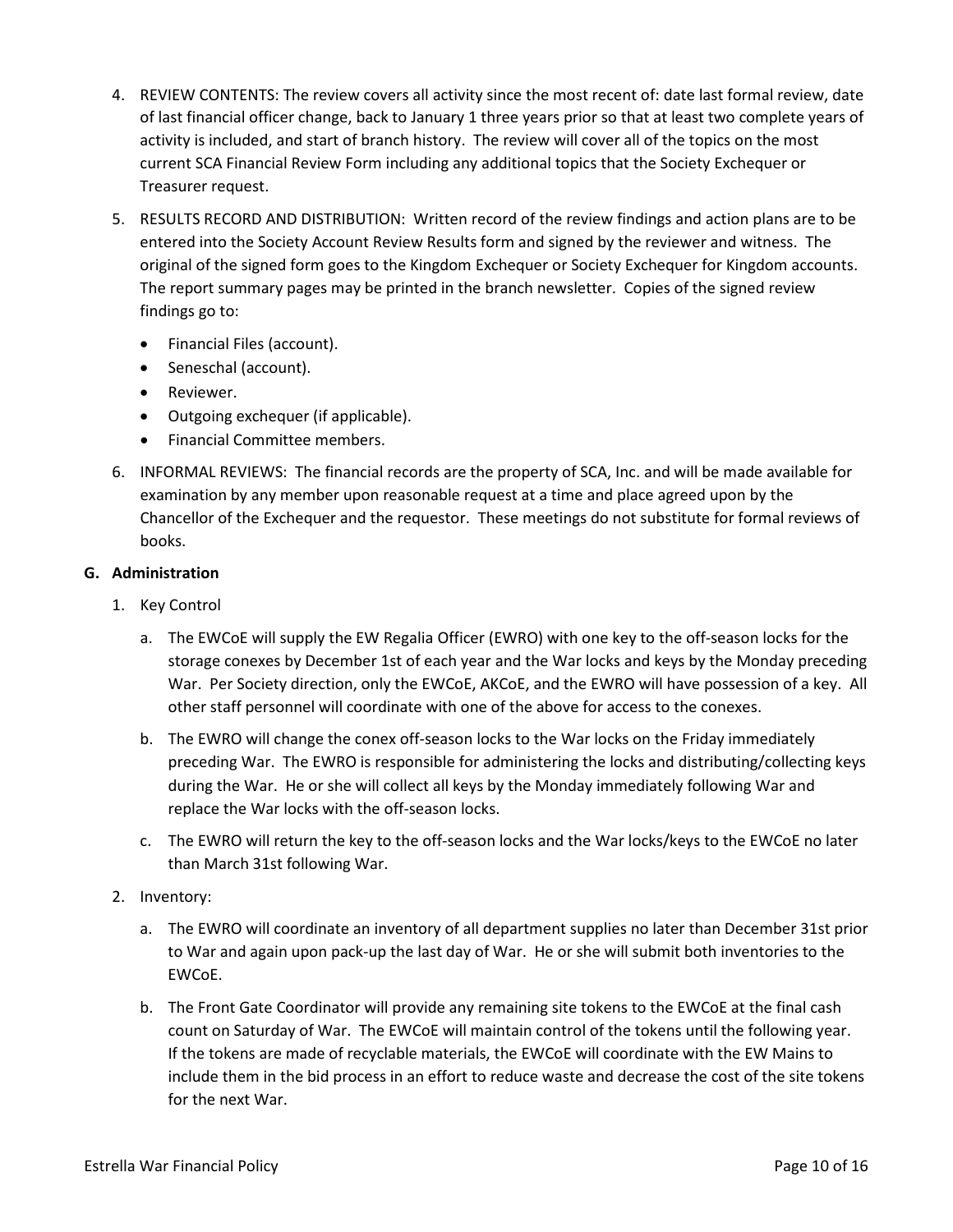#### **H. Complimentary Passes and Volunteer Hours**

Appendix A: Estrella War Policy for Complimentary Site Fees specifies the procedure for issuing and tracking complimentary passes for the Estrella War. Unused Comps in any category are forfeited and may not be reallocated.

Appendix B: Estrella War Staff Volunteer Hours Policy provides the options an Estrella War staff member may use to determine how many volunteer hours may be claimed by those staff persons who are offered a complimentary site fee.

#### **Appendix A: Estrella War Policy for Complimentary Site Fees**

- 1. The Complimentary Site Fee explained in the six Categories below will consist of:
	- a. The full price of admission for one person to Estrella War, no matter the arrival date.
	- b. People receiving complimentary site fees are required to be paid members through the end of War.
- 2. The EWCoE shall:
	- a. Issue a Complimentary Site Fee Form to each individual granted a Complimentary Site Fee to the War as part of Category 1 through 6.
	- b. Maintain a list of all Complimentary Site Fees issued for the Estrella War.
	- c. Publish the list of all Complimentary Site Fees issued for the Estrella War on the Estrella War Website no later than January 1st preceding each War.
- 3. The EWFC may add to the list of Complimentary Site Fee Form stated below as follows:
	- a. Requests for additions must be submitted in writing to the EWCoE for approval before January 1st of the year preceding the War.
	- b. The EWFC must vote on and approve all requests.

#### **SIX CATEGORIES OF COMPLIMENTARY SITE FEES THAT MAY BE GRANTED**

#### **Category 1: Warranted Estrella War Main Event Coordinators & Staff**

The following individuals will receive Complimentary Site Fees to the Estrella War as follows:

- 1. All individuals in Category 1 must be warranted SCA Officers. Family members may not be included unless they fall under a qualifying category in their own right.
- 2. A roster of the names in Category 1 must be provided to the EWCoE and approved by the EWFC no later than January 1st preceding the War.
	- a. Estrella War Main Event Coordinators all main event coordinators and the deputy main event coordinators (not to exceed 4 people). Main Event Coordinators shall also be allotted 4 comp passes to use at their discretion.
	- b. Estrella War Chancellor of the Exchequer and one warranted deputy
	- c. Estrella War Pre-Registration Coordinator
	- d. Estrella War Front Gate Coordinator and one warranted deputy
	- e. Estrella War Site Coordinator
	- f. Merchant Coordinator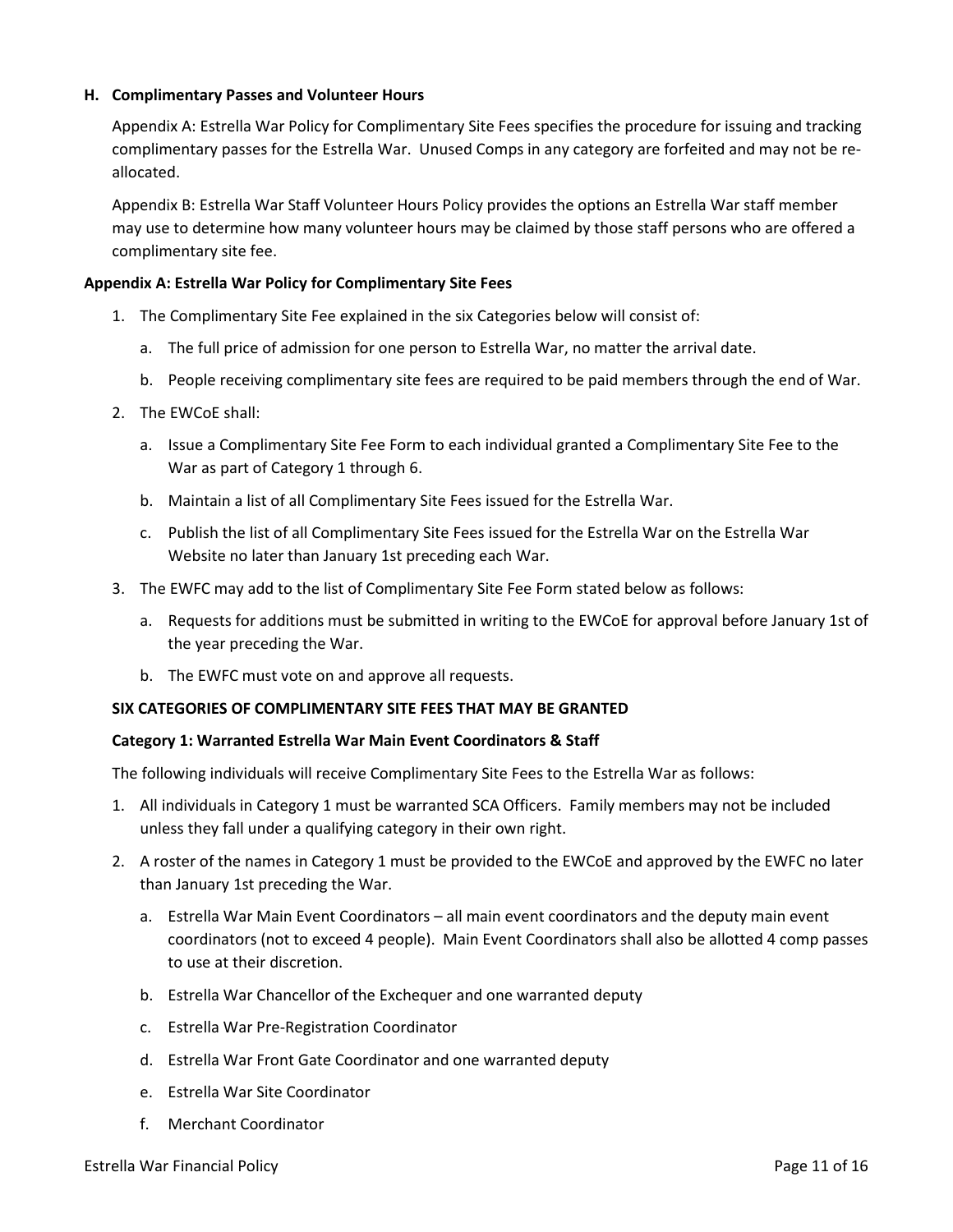- g. Volunteer Coordinator
- h. School Demo Coordinator
- i. Special Needs Coordinator
- j. Estrella War Watch Coordinator
- k. Arts & Sciences Collegium Coordinator
- l. Field Support Coordinator
- m. Estrella War Event Promotion Officer
- n. EMS Liaison
- o. Motorpool Coordinator
- p. Parking Coordinator
- q. Regalia Officer and one warranted deputy
- r. Youth Activities Coordinator
- s. Media and Promotions Coordinator
- t. Royal Liaison

#### **Category 2: Kingdom Officers**

The following individuals will receive Complimentary Site Fees to the Estrella War as follows:

- 1. All individuals in Category 2 must be warranted SCA Officers. Family members may not be included unless they fall under a qualifying category in their own right.
	- a. A roster of the names in Category 2 must be provided to the EWCoE and approved by the EWFC no later than January 1st preceding the War.
	- b. Atenveldt Kingdom Seneschal and the Emergency Deputy Seneschal in Charge of Estrella War
	- c. Atenveldt Chancellor of the Exchequer
	- d. Principal Kingdom Chancellor of the Exchequers serving on the current EWFC One person from each Principal Kingdom
	- e. Principal Kingdom Seneschal serving on the current EWFC One person from each Principal Kingdom
	- f. Atenveldt Earl Marshal
	- g. Atenveldt Rapier Marshall
	- h. Atenveldt Royal Archer
	- i. Atenveldt Equestrian Marshall
	- j. Atenveldt Youth Combat Marshal
	- k. Atenveldt A&S Minister
	- l. Atenveldt Sheriff
	- m. Atenveldt Media Officer

Estrella War Financial Policy **Page 12 of 16** and the extreme of the extreme of the extreme of the extreme of the extreme of the extreme of the extreme of the extreme of the extreme of the extreme of the extreme of the ext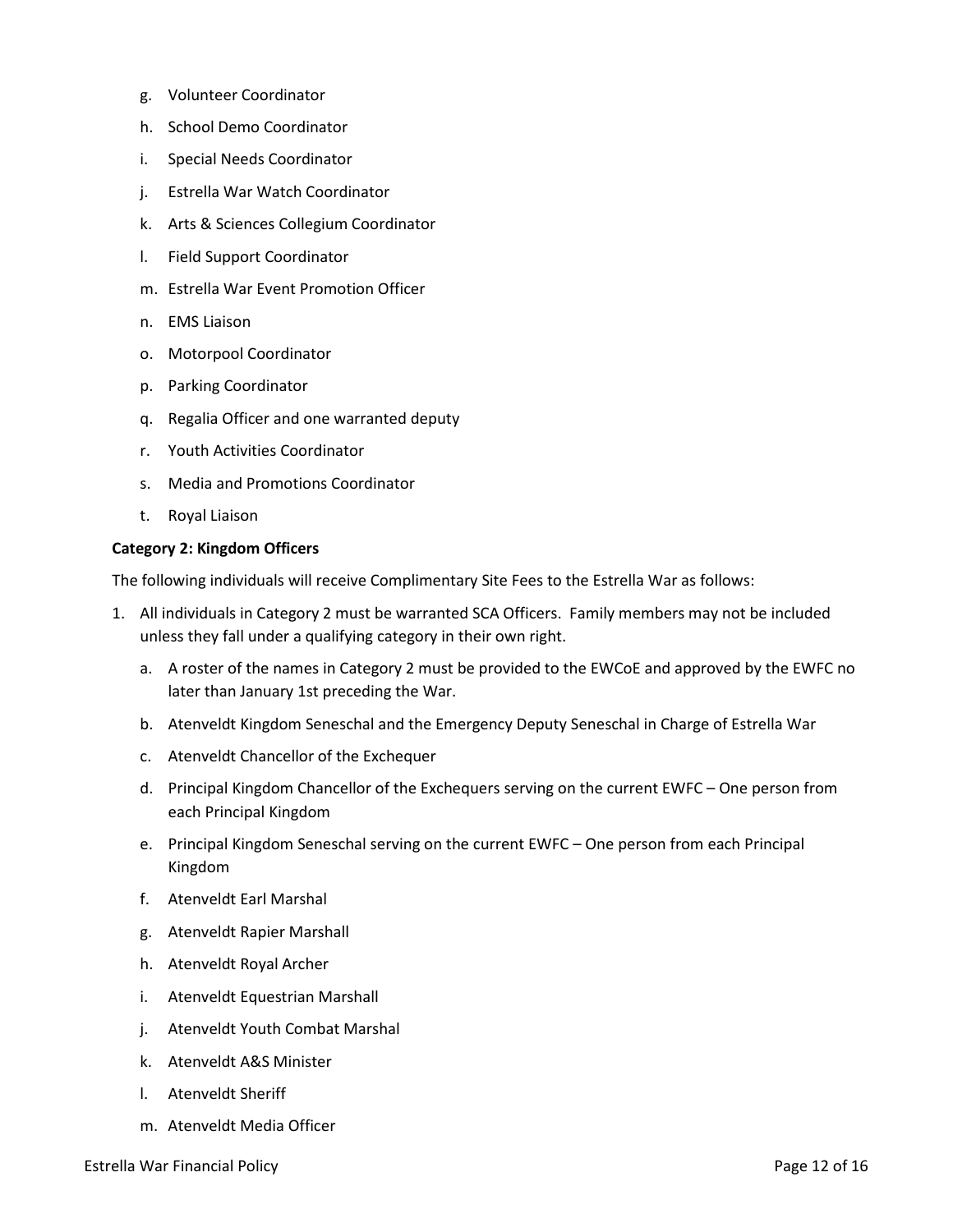n. Principal Kingdom Marshals – One person from each Principal Kingdom.

#### **Category 3: Royalty**

Crowns and Heirs will receive Complimentary Site Fees to the Estrella War as follows:

- 1. All individuals in Category 3 must be sitting SCA Crowns OR SCA Crown Princes or Princesses. Principality Royalty and Heirs, Royal Peers, and Royal Entourages are not included.
- 2. A roster of the names in Category 3 must be provided to the EWCoE and approved by the EWFC no later than January 1st preceding the War.

#### **Category 4: Society Officers & Corporate Level Officers**

Corporate Officers will receive Complimentary Site Fees to the Estrella War as follows:

- 1. All individuals in Category 4 must be current SCA Corporate Officers. Family members may not be included unless they fall under a qualifying category in their own right.
- 2. A roster of the names in Category 4 must be provided to the EWCoE and approved by the EWFC no later than January 1st preceding the War
	- a. President of the SCA
	- b. Society Seneschal
	- c. Society Chancellor of the Exchequer
	- d. Society Marshal
	- e. Society Media Officer
	- f. Kingdom Ombudsman for Atenveldt
	- g. Other Corporate Officers or Members of the SCA Board of Directors as approved by the EWFC one person per office

#### **Category 5: Government Officials, Site and Vendor Representatives**

The Estrella War Main Event Coordinators may need to provide Complimentary Site Fees for certain site owners, police, vendor, and/or government (City, County or State) officials in order to ease relations with their respective organizations and ensure that Estrella War runs a bit smoother.

#### **Category 6: School Tours**

School tours are not charged site fees.

#### **Appendix B: Estrella War Staff Volunteer Hours Policy**

Estrella War Staff and SCA Officers who are eligible to receive a Complimentary Site Fee for Estrella War under the guidelines defined in Appendix A: Estrella War Policy for Complimentary Site Fees; Category 1-6, are also eligible to claim volunteer hours worked prior to the start of the Estrella War event by choosing OPTION A or OPTION B below: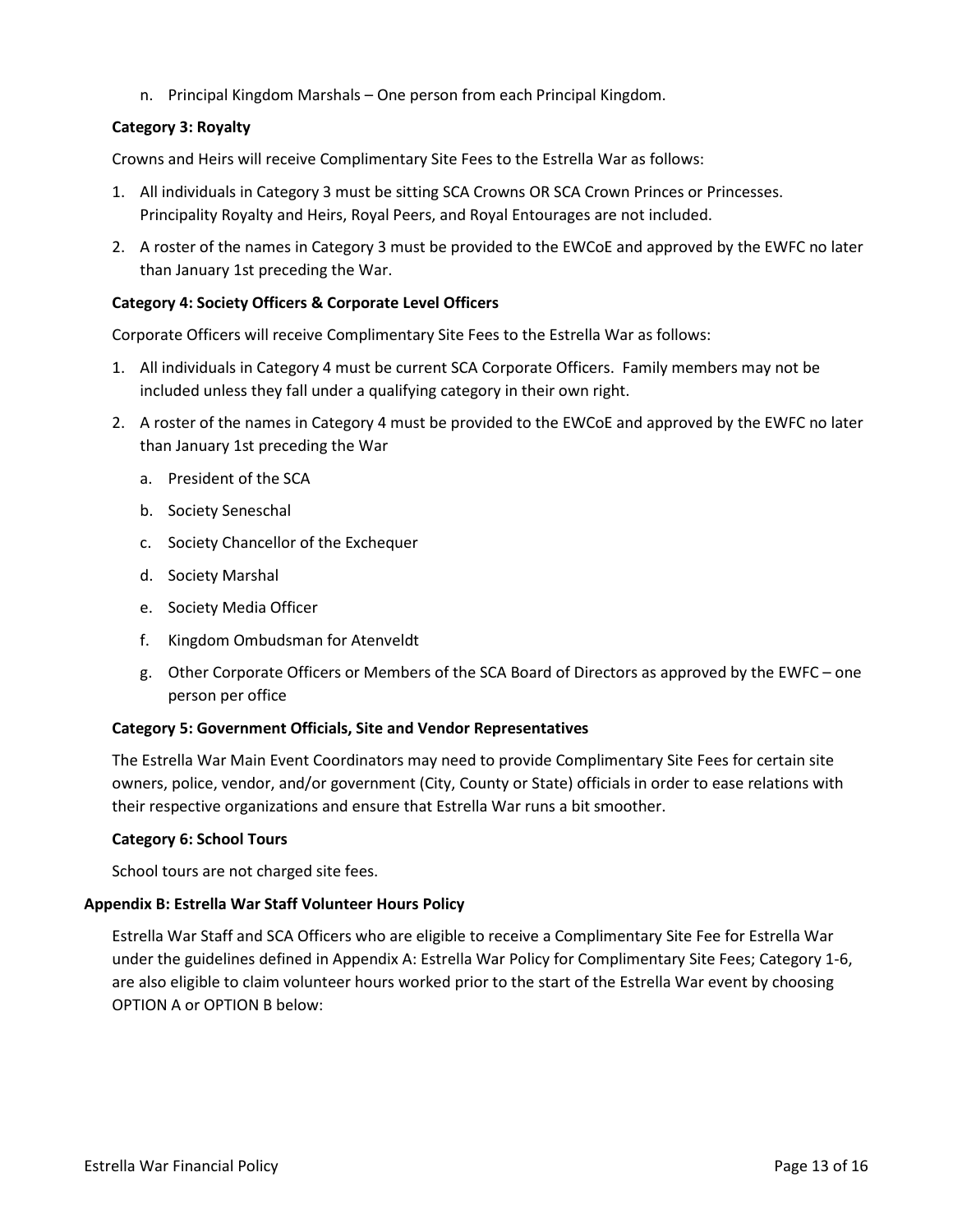#### **Option A**

1. The individual may accept a Complimentary Site Fee,

#### **AND**

2. The individual may claim a total of 50 hours of volunteer time for their specific department to be paid to the recognized SCA group of their choice

#### **Option B**

1. The individual may pay for their own site fee

#### **AND**

2. The individual may claim a total of 100 hours of volunteer time for their specific department to be paid to the recognized SCA group of their choice

Staff wishing to claim OPTION A or OPTION B must notify the Estrella War Main Event Coordinators and the EWCoE before January 1st preceding the event.

Estrella War Staff and SCA Officers who do not qualify for Complimentary Site Fees (see Appendix A; Category 1-6) are eligible to claim 100 pre-war worked hours for their specific department. Those who wish to claim the pre-war hours must submit the hours to the Main Event Coordinators for approval no later than 45 days prior to the event. If approved, the Mains will then submit the hours to the Volunteer Coordinator.

Staff Options for Claiming Volunteer Hours Worked at The Event

- 1. Estrella War Staff and SCA Officers who claimed pre-war worked hours may only claim volunteer hours for work performed onsite if the work is in areas managed by other war staff (e.g., the Front Gate Coordinator may claim hours driving for the Special Needs department but may not claim hours worked at Front Gate).
- 2. Staff members must claim onsite hours by completing volunteer forms at Volunteer Point.

#### **C. Appendix C: Estrella War Front Gate Procedures**

- 1. Registration:
	- a. Pre-registered individuals up sign next to their name on the pre-registration spreadsheet and complete a registration form for any items not pre-paid (i.e. paid parking, youth attendee).
	- b. Non-pre-registered individuals complete a registration form.
- 2. Waivers:
	- a. Members: Verify membership status by reviewing their membership card and verifying that the expiration date is after event date. Youth may have a membership card, relieving parents from completing the Minor's Consent to Participate and Hold Harmless Agreement form.
	- b. Non-members: Individuals print their name and sign the Consent to Participate and Release Liability waiver.
	- c. Youth: Parents complete and sign a Minor's Consent to Participate and Hold Harmless Agreement form.
- 3. Payment
	- a. Enter each line item on the registration form into the cash register.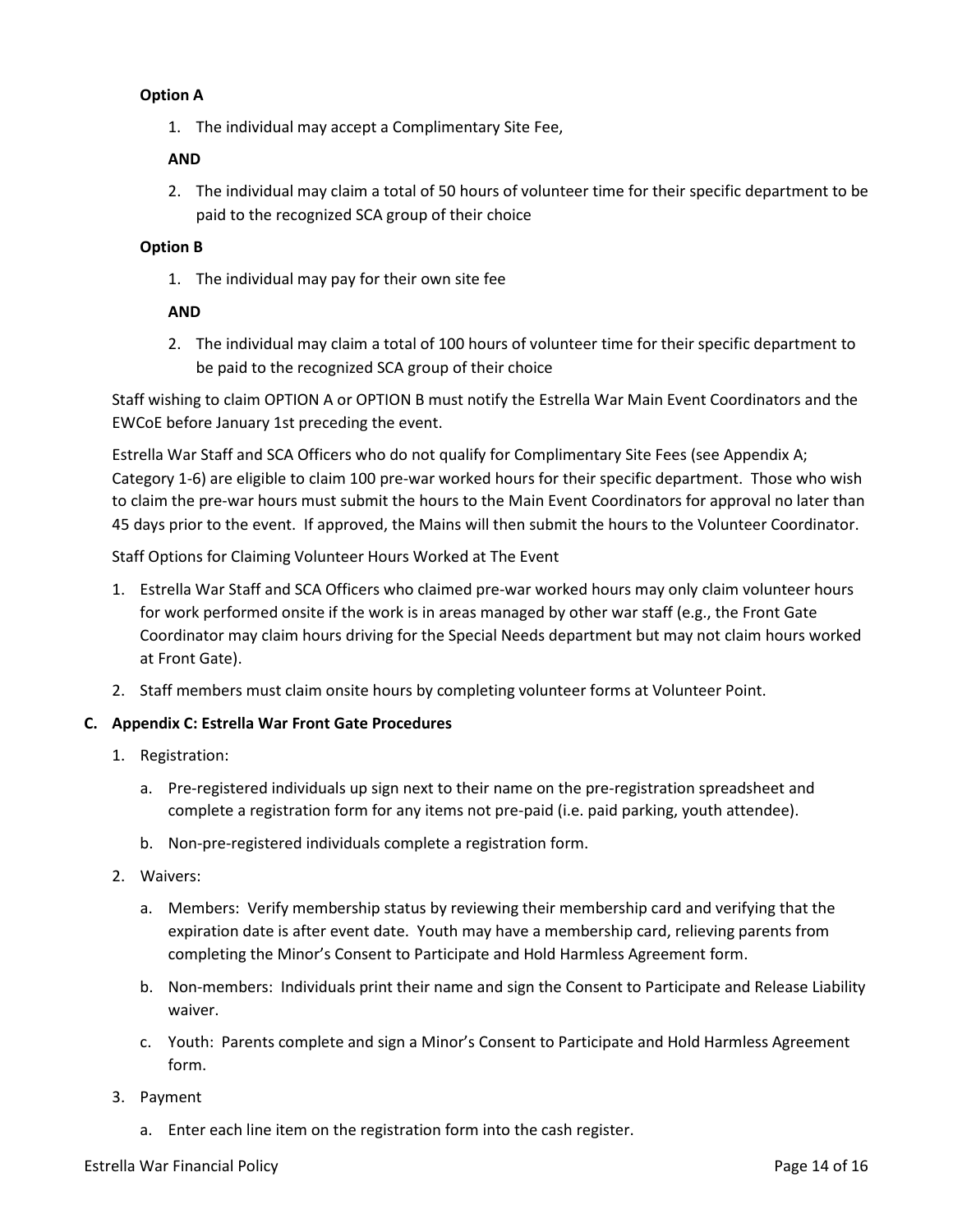- b. If paying with PayPal, swipe the payer's credit or debit card, select the items being paid from the list of options. Verify that the total shown on PayPal matches the total shown on the cash register. Obtain the payer's signature and ask if they would like to receive a receipt. If yes, ask them to enter their email address.
- c. If paying with cash, count the cash and enter it into the cash register. Give change as necessary.
- d. CHECKS ARE NOT ACCEPTED AT FRONT GATE.
- 4. Finalize registration process.
	- a. Give each adult a regular site token for full event and weekend attendees.
	- b. Give each adult a wristband (colored for the day) for day trip attendees.
	- c. Give each youth a wristband (completed with the parent's name and phone number)
	- d. Give each pet a wristband (completed with the owner's name and phone number)
- 5. Chain of Custody
	- a. Before the first day of War, the EWKCoE extracts cashbox funds from the EW checking account.
	- b. Prior to Pre-Registration opening on the Tuesday of War, the EWKCoE and the Pre-Registration Coordinator will count the beginning funds together and complete and sign the Start Count section of the Cash Chain of Custody form.
	- c. At the end of Pre-Registration and before Front Gate opens, the Pre-Registration Coordinator or their Deputy empties their cash register, counts it with the EWKCoE, and completes and signs the End Count section of the Cash Chain of Custody form.
	- d. Prior to Front Gate opening, the EWKCoE and one of the KCoEs or Front Gate staff will count the beginning funds together and complete and sign the Start Count section of the Cash Chain of Custody form. They then divide the cash into the shift cash boxes and enter the beginning count into the Start Count section of the Cash Chain of Custody form for each box. Each cash box represents one volunteer's shift at the cash register.
	- e. At the beginning of their shift, each volunteer counts the cash in their box with a member of the Front Gate staff to verify the correct starting amount and signs the Start Count section of the Cash Chain of Custody form. They load their cash register with the beginning cash.
	- f. At the end of their shift, each volunteer empties their cash register into their assigned cash box, counts it with a member of the Front Gate staff, and completes and signs the End Count section of the Cash Chain of Custody form.
- 6. Reconciliations and deposits
	- a. At least twice daily, at least two individuals (one must be the EWCoE and one from the principal KCoE or their Deputies) will perform on-site cash reconciliation and documentation must include at least one representative of the Principal Kingdom KCoEs and the EWCoE prior to each deposit. The appropriate forms must be documented and signed for each reconciliation performed on-site.
	- b. Deposits performed during on-site cash management should follow the following procedure:
		- 1) Two people, acting as representatives of the EWCoE's staff, must go to the cash management area to pick up the deposit. They must reconcile the cash against the cash register record and